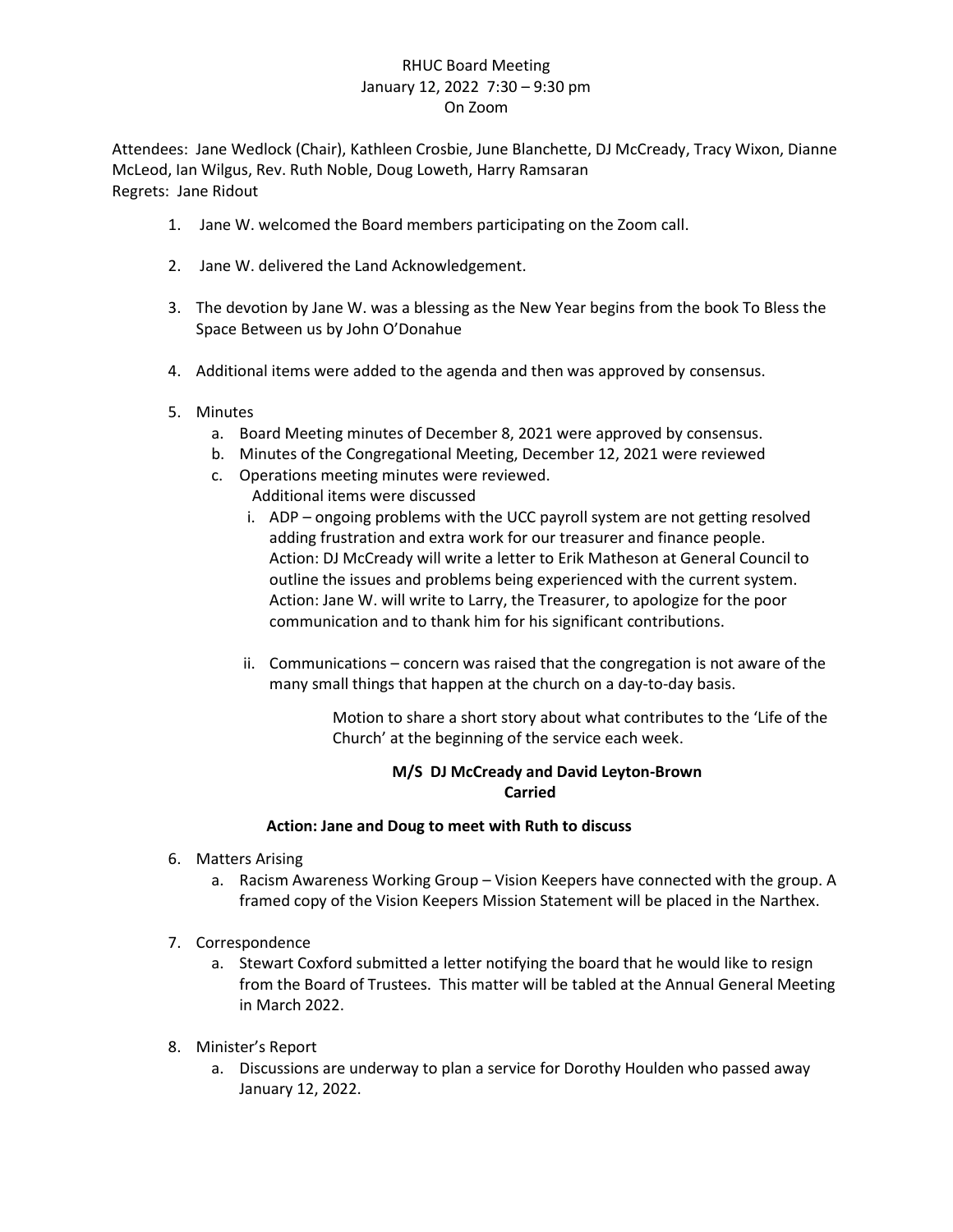# RHUC Board Meeting January 12, 2022 7:30 – 9:30 pm On Zoom

- b. Ruth N has connected with Rev Karen Dale and they are planning to share the responsibilities of Ministry for the last two weeks in February.
- 9. Redevelopment Update
	- a. SAVIRA (cultural consultants working with UPRC) will present their findings from the interviews they have held pertaining to our cultural and capital project by the end of February.
- 10. New Business
	- a. Home on the Hill has is applying for funding and would like to renovate the basement of the manse to be used as a games room. They would like to proceed whether they receive funding or not. They are asking for the church to partner with them by having Dan Plourde as the project supervisor.

Motion; That RHUC agrees to partner with the Home on the Hill project and that Dan Plourde has agreed to provide high-level project supervision.

### **M/S DJ McCready and Doug Loweth Carried**

b. Refugee Trusteeship Update – DJ McCready reported.

1. We have two accounts at the Scotiabank held in trust that DJ monitors quarterly. The first is Ibrahim A. and family who are sponsoring Alwani Nour and husband (Syrian refugees)

The second is Ammar Y. and family (he is the refugee staff person at UCC) who are sponsoring several small relative families (now in Egypt and Turkey).

2. At time of arrival, we are obligated to pay out two months of the trust fund to the newly arrived family and a monthly payment out of the account for a year as DJ understands it (will check with UCC at time of arrival and will inform Larry, Treasurer). 3. Through Doug Loweth, DJ has been corresponding with Artmemis who is putting together sponsorships for Afghan refugees. She has arranged with SAH (Sponsorship Agreement Holders - government approved sponsors for most the funding) and sometimes needs additional signatures with no monetary obligation.

c. Stewardship –

The workbook 'Called to be the Church'

### [Called to Be the Church 2021: Planning Workbook](https://united-church.ca/sites/default/files/2021-02/ctb-2021_planning-workbook.pdf)

was reviewed by all. Agreed that a group should be formed that will spread the message, all year round, of giving as an ongoing project of sharing the gifts we have. This will be part of re-vamping our Generous Spirit initiative.

d. Preparation for Annual General Meeting (March 6, 2022) (now rescheduled to April 3)